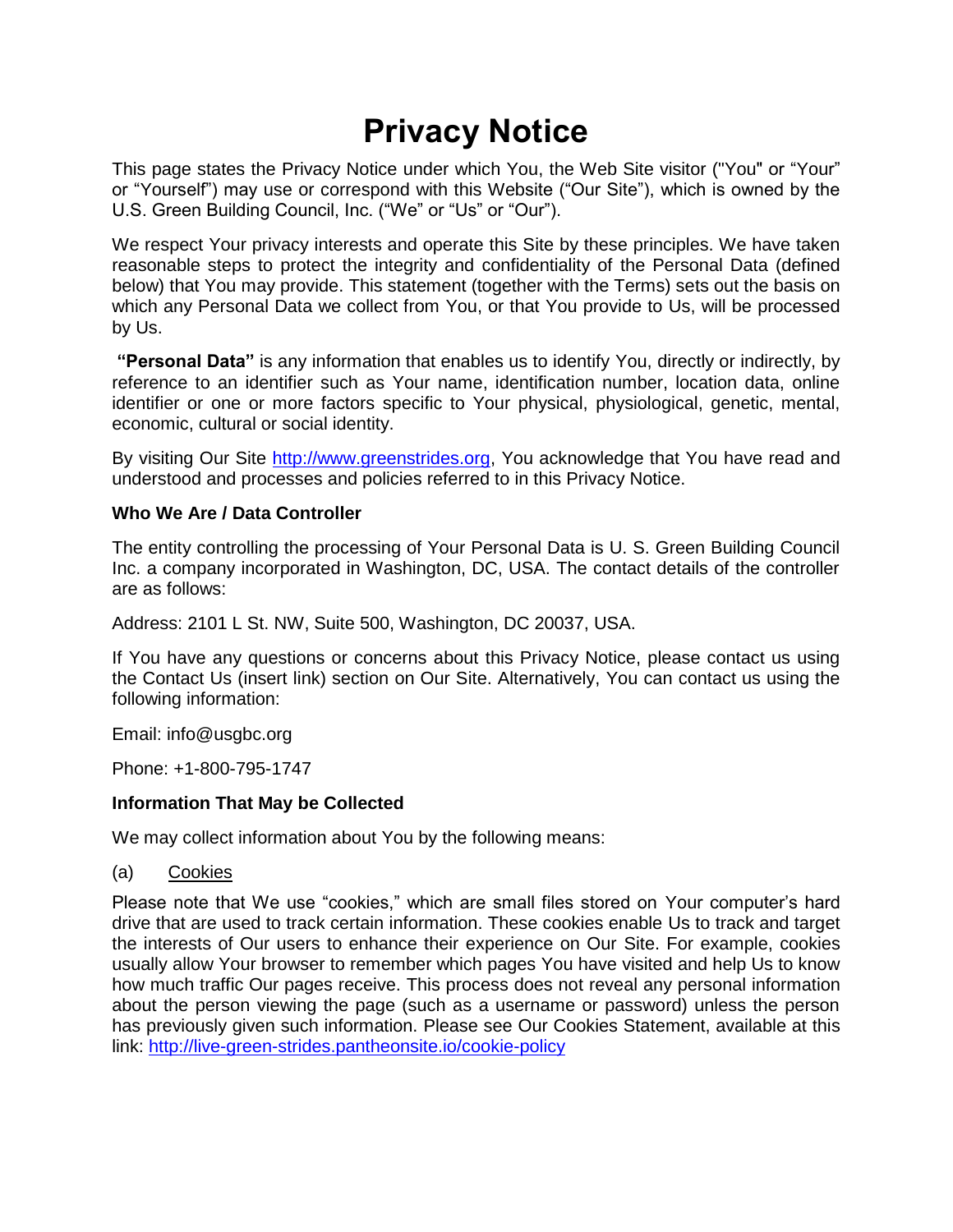When You first access the Site, You will receive a message advising You that cookies are in use. By continuing to browse the Site, You agree to Our use of cookies as described in this Privacy Notice. You may refuse cookies by activating the setting on Your browser that allows You to refuse the setting of cookies. However, if You select this setting You may be unable to access certain parts of Our Site. Unless You have adjusted Your browser setting so that it will refuse cookies, Our system will issue cookies when You log on to/ visit our Site.

## (b) Information provided by You in the forms in Our Site including, but not limited to, creation of user accounts

We may collect and process the following information about You:

a) Information regarding Your name, employer name, email address, postal address and telephone number that You provide in connection with the use of Our Site;

b) Information about Your computer, including where available Your IP address, operating system and browser type, for system administration. (*Disclaimer: This is statistical data about Our users' browsing actions and patterns, and typically does not identify any individual, however it may constitute as Personal Data, as defined herein*.)

(c) Log Files

In addition, Our Web server collects and saves the default information customarily logged by World Wide Web server software. Our logs contain the following information for each request: date, time, originating IP address and domain name, object requested, and completion status of the request. We use these logs to help improve Our service by evaluating the level of demand for Our Site and detecting any errors on Our Site that might occur. These logs may be kept for an indefinite length of time and used at any time and in any way necessary to prevent security breaches and protect the integrity of the data on Our servers.

# **Purpose And Legal Basis For Processing**

Personal Data is processed based on Your consent for the purposes specified in this Privacy Notice. We will only process Your Personal Data, including sharing it with third parties, where (1) You have provided Your consent which can by withdrawn at any time, (2) the processing it necessary for the performance of a contract to which You are a party, (3) we are required by law, (4) processing is required to protect Your vital interests or those of another person, or (5) processing is necessary for the purposes of our legitimate commercial interests, except where such interests are overridden by Your rights and interests.

We will use this Personal Data for:

a) Ensuring that content from Our Site is presented in the most effective manner for You and for Your computer;

b) Providing You with information, products or services that You request from Us or which We feel may interest You where You have consented to be contacted for such purposes;

c) Carrying out Our obligations arising from any contracts entered into between You and Us;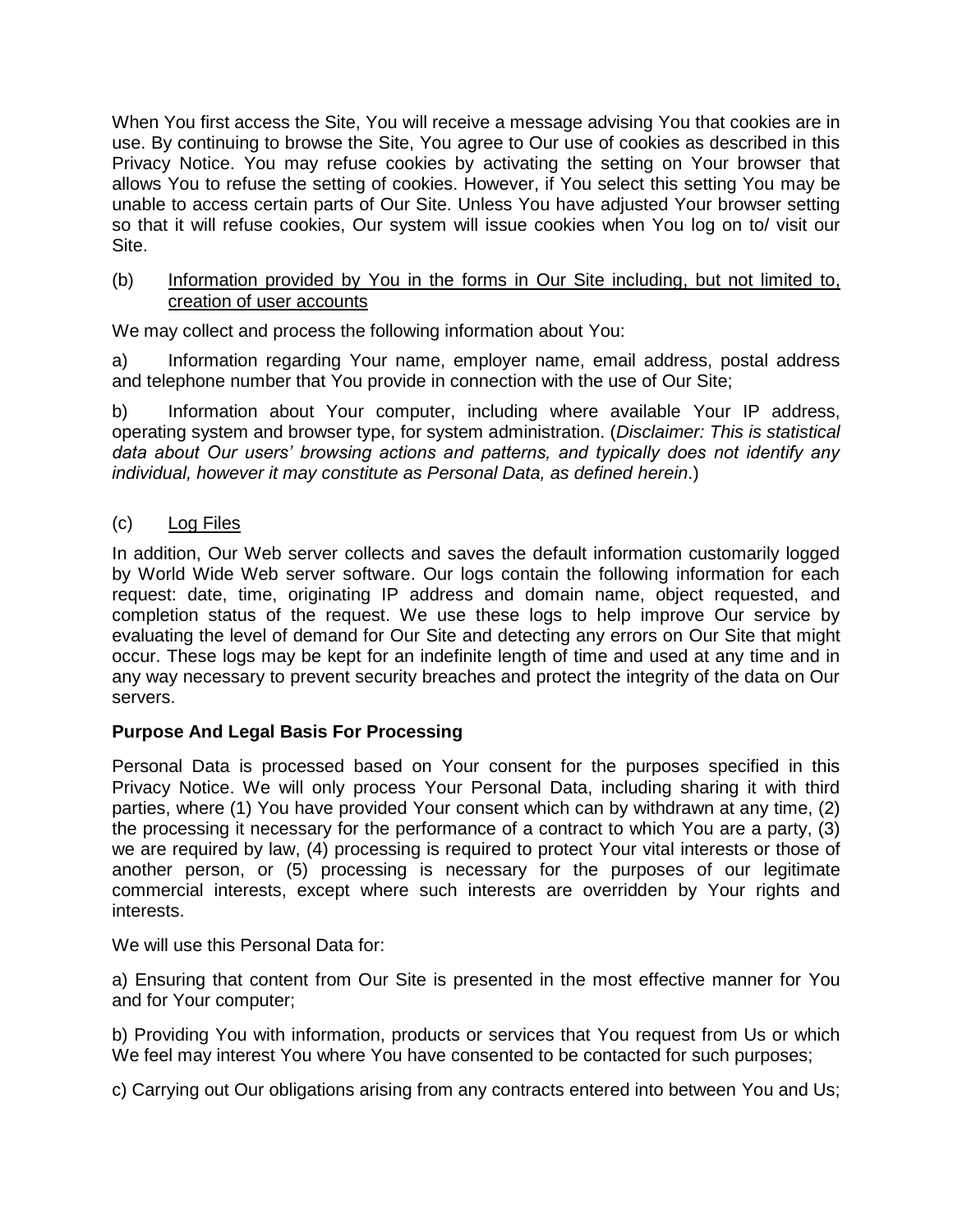d) Allowing You to participate in interactive features of Our service, when You choose to do so;

e) Organizing events that You have purchased or registered for and providing You with related information,

f) Responding to Your questions and concerns;

g) Notifying You about changes to Our service(s), including but not limited to membership;

h) Transferring Your information as part of a merger or sale of the business;

i) Tracking Your use of Our products and services, and to be able to create newer and better products, as needed;

j) Keeping Our Site safe and secure, and addressing any troubleshooting concerns, as well as testing, research and statistical purposes.

Note: Billing information is collected through a secure server and is not shared with other organizations other than the credit card issuing entity. Your credit card number is not retained once Your transaction has been authorized and processed. We retain the right to disclose collected information, including Your Personal Data, if required to do so by law or if acting on a good faith belief that such disclosure is necessary to protect Our rights or property or to respond to an emergency situation.

Where the processing of Your Personal Data is based on Your consent only, You have the right to withdraw this consent at any time. We will then stop processing Your Personal Data. You may withdraw or modify Your consent by contacting Us by mail or e-mail at the addresses indicated above at the address provided above. Please attach to Your request a copy of an official identity document.

#### **When we share and who can access Your Personal Data**

We may share Your Personal Data for the purposes described in this Privacy Notice with:

- Our group companies, subsidiaries, affiliates and partner organizations;
- Authorized sub-contractors:
- Analytics and search engine providers that assist Us in the improvement and optimization of Our Site;
- Trusted third-party companies and individuals;
- In the event that we sell or buy business or assets, We will disclose Your Personal Data to the prospective seller or buyer of such business or assets.

For the purposes mentioned above, We will only transfer Your Personal Data to trusted third parties who provide sufficient guarantees in respect of the technical and organizational security measures governing the processing to be carried out and who can demonstrate a commitment to compliance with those measures. For any transfer of Personal Data outside the European Economic Area ("EEA") to third parties, We will ensure there is adequate protection under European law.

FOR RESIDENTS OF CALIFORNIA ONLY: Section 1798.83 of the California Civil Code requires select businesses to disclose policies relating to the sharing of certain categories of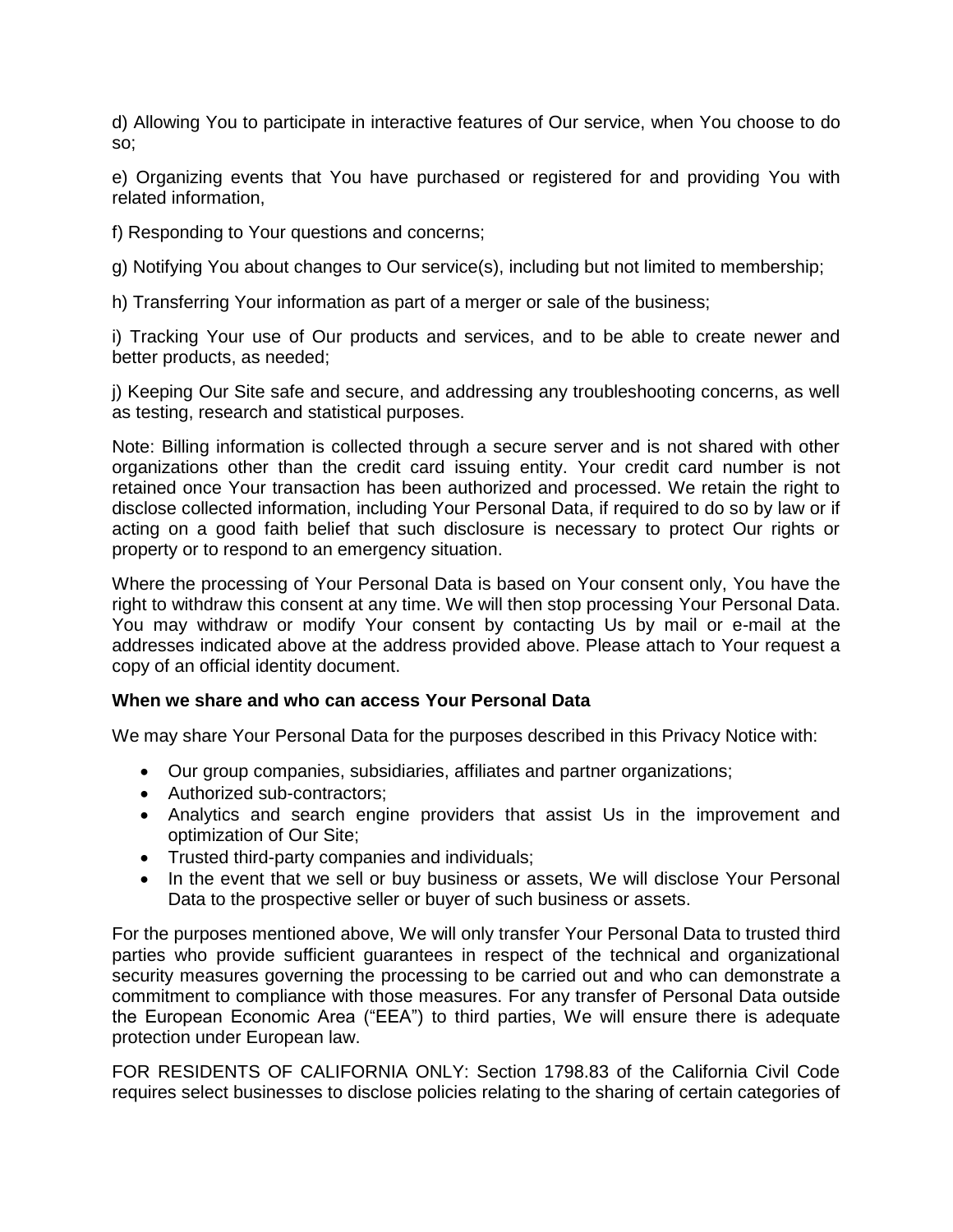Your Personal Data with third parties. If You reside in California and have provided Your Personal Data to Us, You may request information about Our disclosures of certain categories of Personal Data to third parties for direct marketing purposes. Such requests may be submitted to Us via the contact information provided above.

# **Your Rights**

You have the rights to request from Us, amongst others:

a) Access to a number of information concerning Your Personal Data and the way We are processing them;

- b) Rectification of inaccurate or incorrect Personal Data;
- c) Erasure of Personal Data;
- d) Restriction of or objection to processing Personal Data;
- e) Oppose and cease to use Your Personal Data for any direct marketing purpose; and

f) To receive Your Personal Data in a structured, commonly used and machinereadable format, enabling You to transmit the data to another controller.

To exercise Your rights or for more information on the full extent of Your rights, please contact Us by mail or e-mail at the addresses indicated above. Please attach to Your request a copy of an official identity document.

Our Site may, from time to time, contain links to and from the websites of our partner networks, advertisers and affiliates. If You follow a link to any of these websites, please note that these websites have their own privacy policies and that We do not accept any responsibility or liability for these policies. Please check these policies before You submit any Personal Data to these websites.

## **Complaint**

If You believe Your data is unlawfully processed by U.S Green Building Council Inc., You may lodge a complaint with the local Data Protection Authority in the country of Your residence.

## **Time We Keep Your Personal Data**

We may retain Your Personal Data during the term of the Agreement including the time You avail any Services from Us, and thereafter for the maximum period as specified or required under the applicable laws, including the applicable laws in the United States of America, for storage or archival purposes. Please be aware that United States does not have uniform laws in place regarding data storage and destruction.

## **Security**

Your Personal Data will be stored in Our servers located in the United States of America. We have taken appropriate and adequate measures to safeguard and secure Your Personal Data.